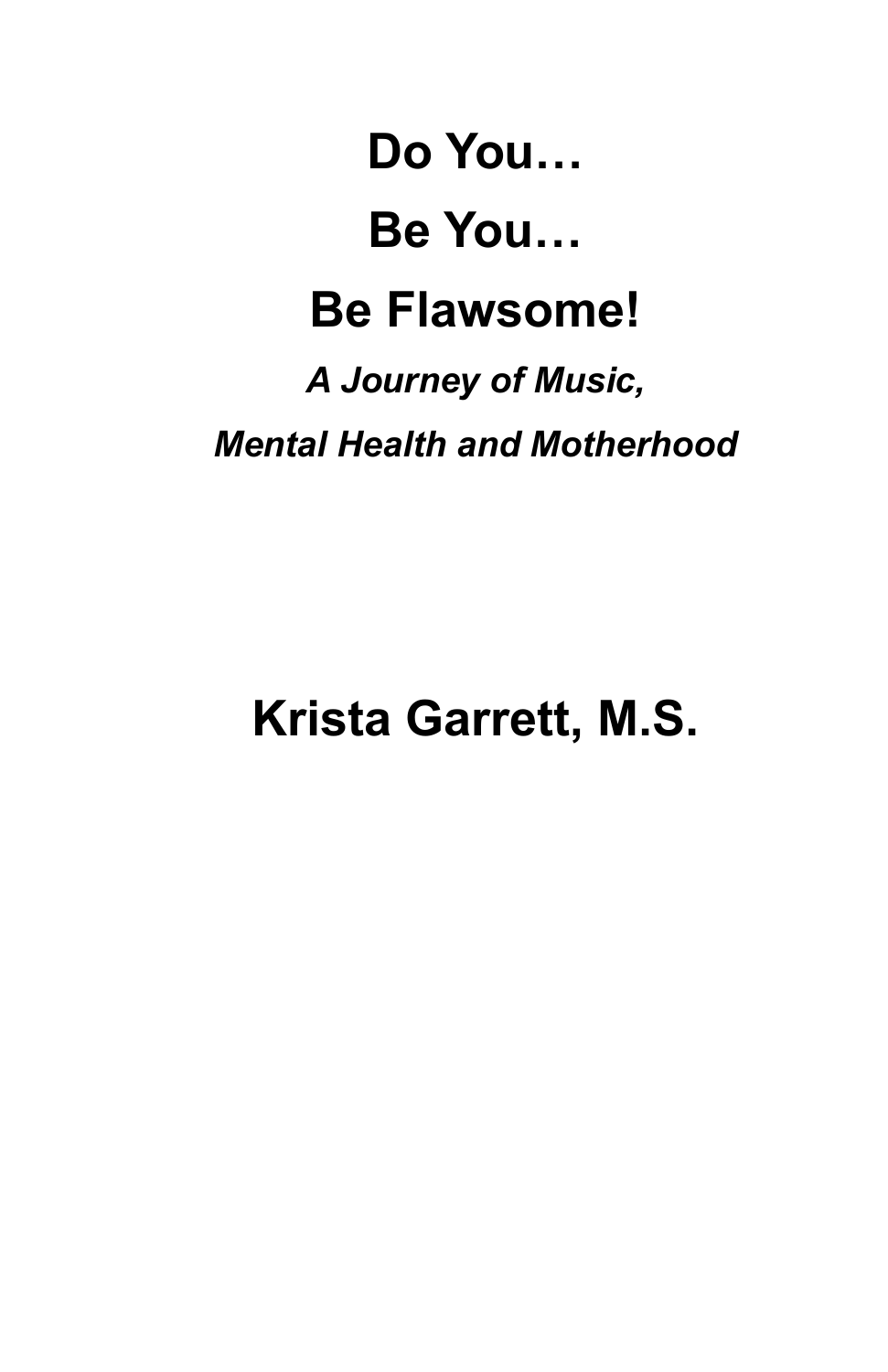Copyright © 2020 by I am Flawsome, LLC All rights reserved. No part of this publication may be reproduced, distributed, or transmitted in any form or by any means, including photocopying, recording, or other electronic or mechanical methods, without the prior written permission of the publisher, except in the case of brief quotations embodied in critical reviews and certain other non-commercial uses permitted by copyright law. For permission requests, write to the publisher, addressed "Attention: Permissions Coordinator," at the address below.

www.IamFlawsome.me Info@IamFlawsome.me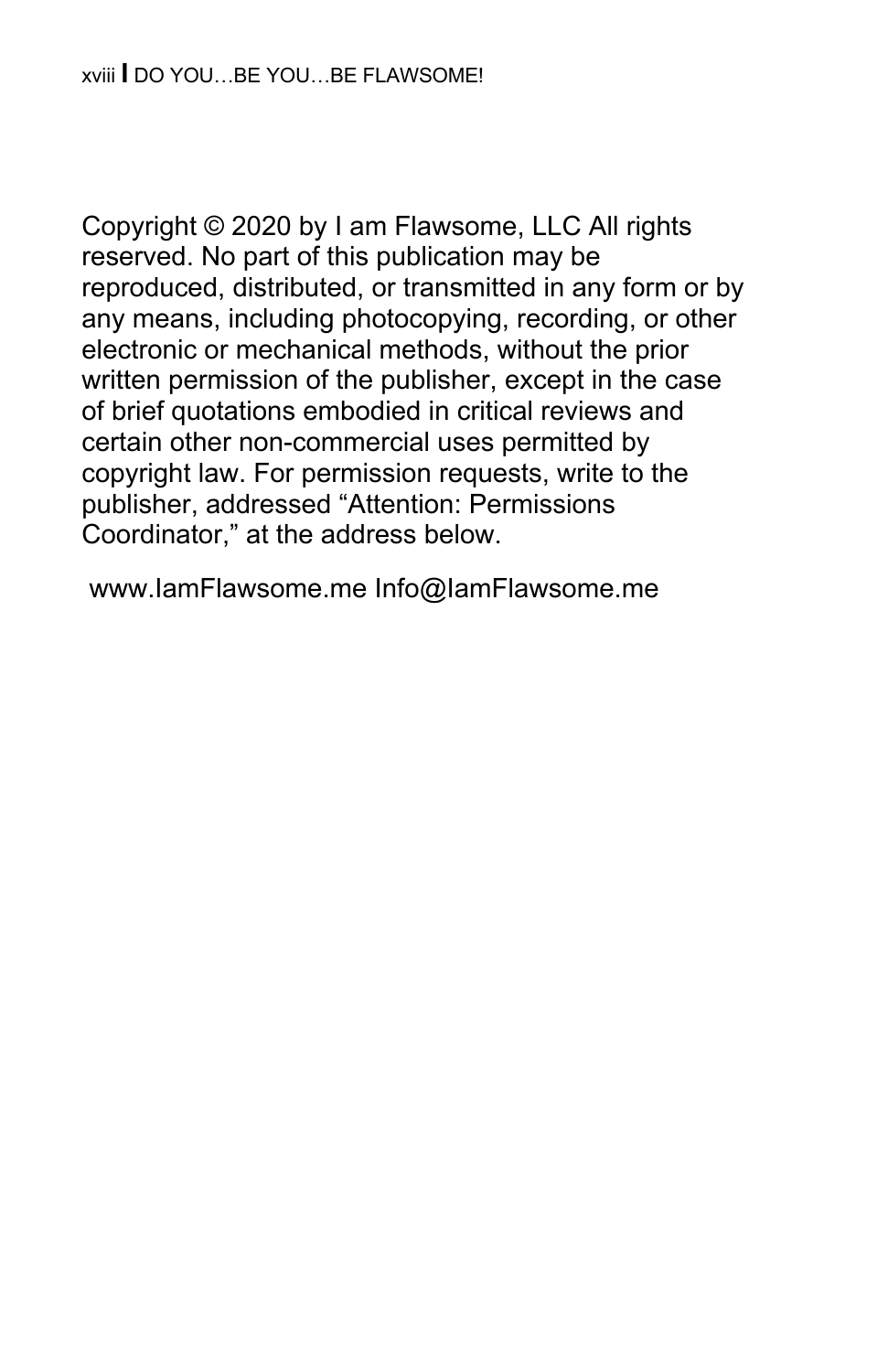This book is dedicated to my family: my husband, Nick, and three beautiful children, Juliette, Charlotte and Noah. You were my inspiration to start writing and this is a product of love for you to look at and know how much I love you as well as remember how crazy I am. Also, my dear children, given the material you have given me in recent years, we can possibly afford college without Mommy and Daddy having to sell our major organs on the black market.

To my parents and sister, thank you for standing by me when I was either difficult, impossible or both. I appreciate your unconditional love and support. Thank you from the bottom of my heart.

To my tribe: to everyone that has encouraged me to be me and use my powers for good. Thank you for inspiring and encouraging me at times when I just wanted to give up - you live and embody it: YOU ARE ALL FLAWSOME!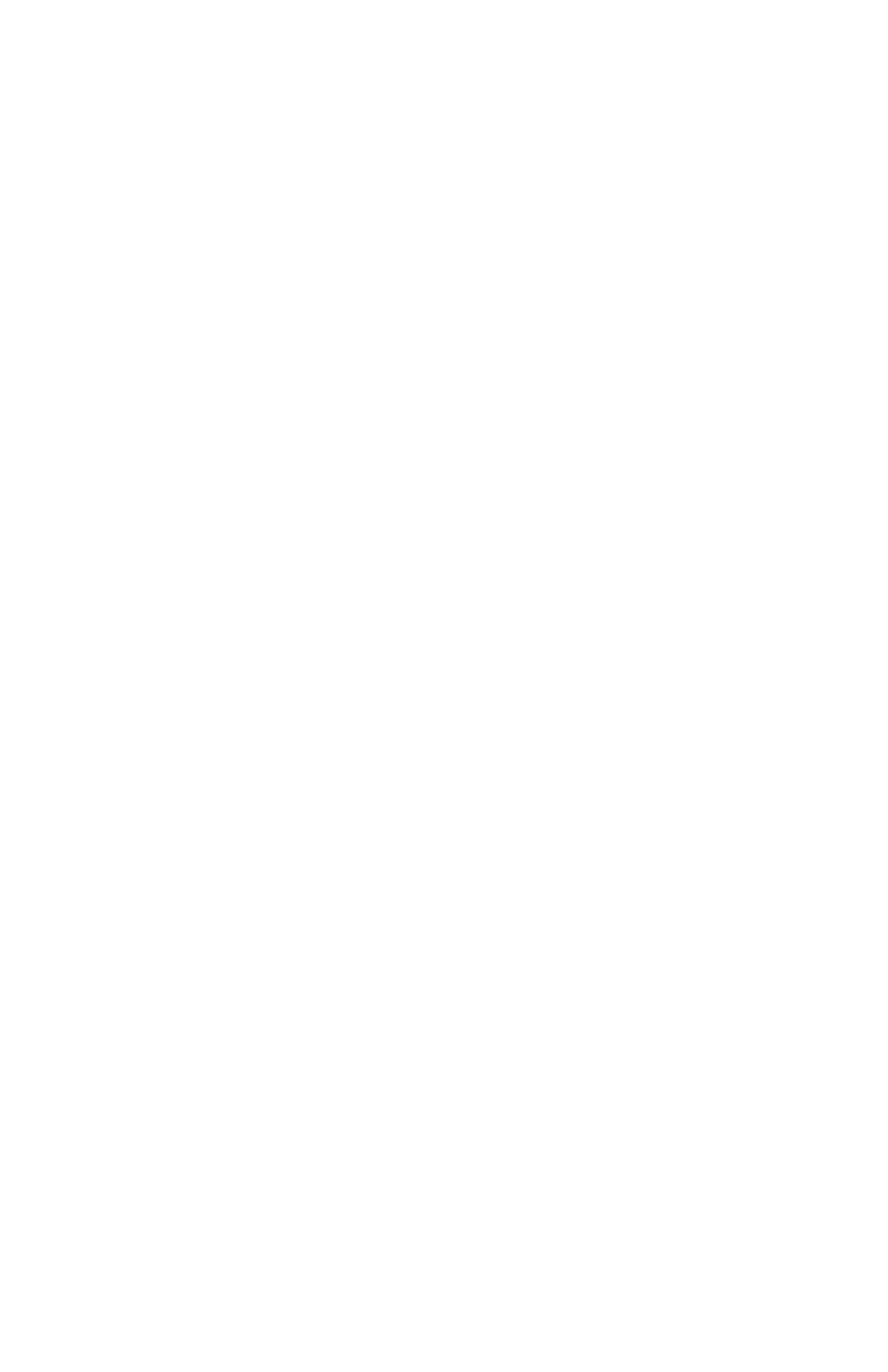### **CHAPTER 1**

#### **Parent Time Out**

#### *Can I Go into Time Out? Part 1*

So, for those of you that follow my life online, I have focused on the foray and comedy slapstick that happens within the home. Today, I'm going to give you a taste of what being the mother of twins and a precocious little man looked like when you unleash them into the world when mentally unprepared due to lack of sleep and a diet of coffee and children's songs. Mind you, at this stage of the game, I had limited trips out by myself because I learned two things, a) they smell fear and making direct eye contact seals that deal and b) they learn at a very early age the concept of divide and conquer.

Over the last few years, regardless of my children's age, I have been taught lessons about how hard it is to not have a clone. My first mistake was taking the children to the pharmacy at a local grocery store not within the confines of a cart or stroller. I tend to avoid this particular store because they don't have carts that carry more than one child. Oh, they do have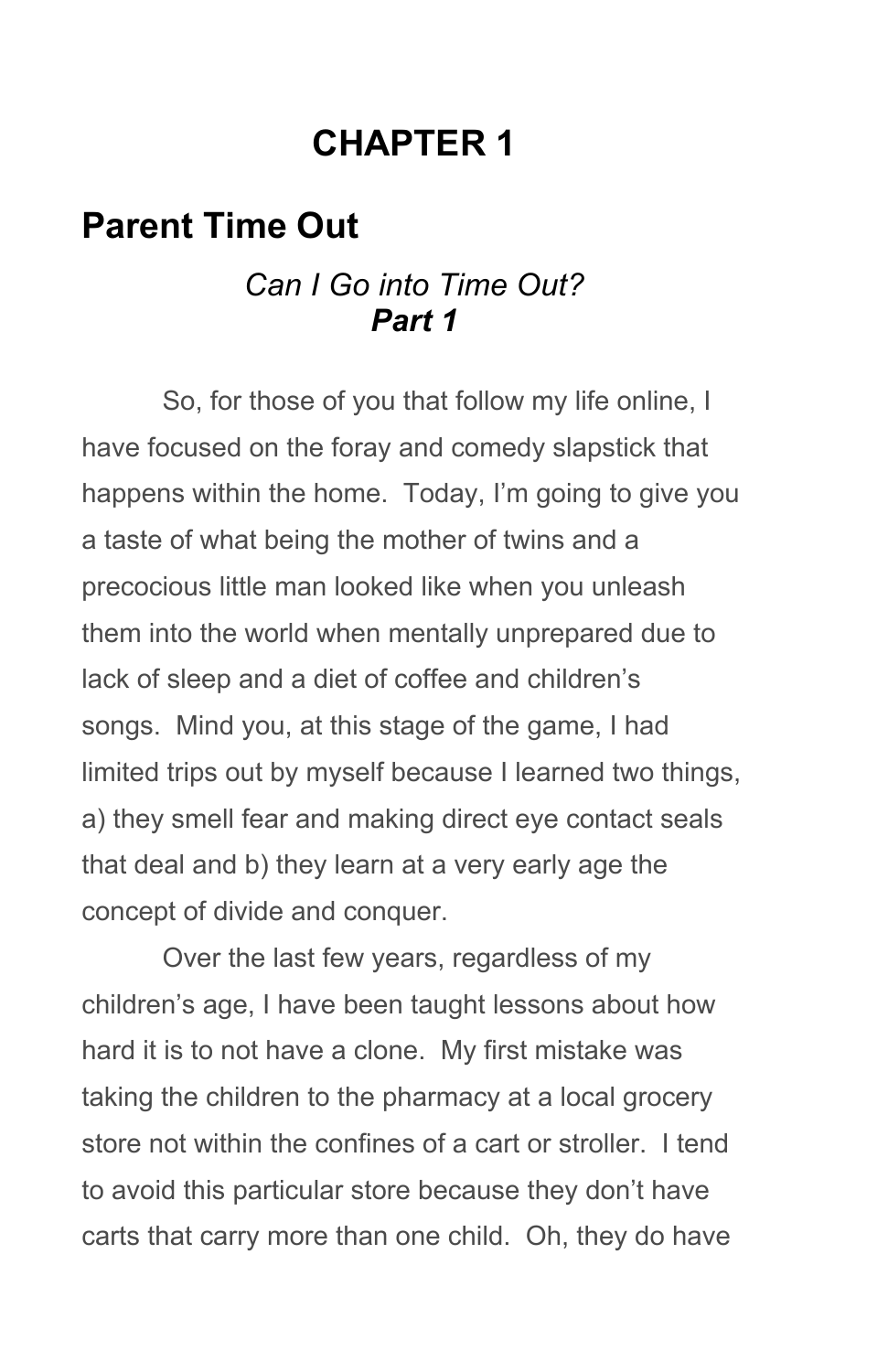those carts, but they are left outside, in the elements, and look like they would give anyone standing within 2 feet of them tetanus or herpes. Their competitor, located approximately ½ mile away, has carts readily available that have the availability to hold 25 kids. Ok, I am embellishing – the carts can hold 20 children plus two grown adults. Anyway, I digress. I had to pick up a prescription for the girls and figured I would just walk all 3 angels in, get the prescription and quickly return to the parking lot. Well, I was wrong, so very wrong. Just reliving the memory is causing me to curl into the fetal position.

It began as soon as we walked through the automatic doors. Charlotte is leery of automatic doors and she freezes between the door frame and the door. So, I think, I'll just pick her up and carry her while using the iron kung fu grip on Juliette's hand and having her hold Noah's. Well, what I underestimated was Juliette's ability to morph into an octopus. This is when mayhem and destruction ensued. Thinking the laundry aisle was safe territory, we begin the trek to the back of the store. Little did I anticipate that my daughter would develop lightning fast, ninja reflexes and proceed to take her right arm and use it to grab any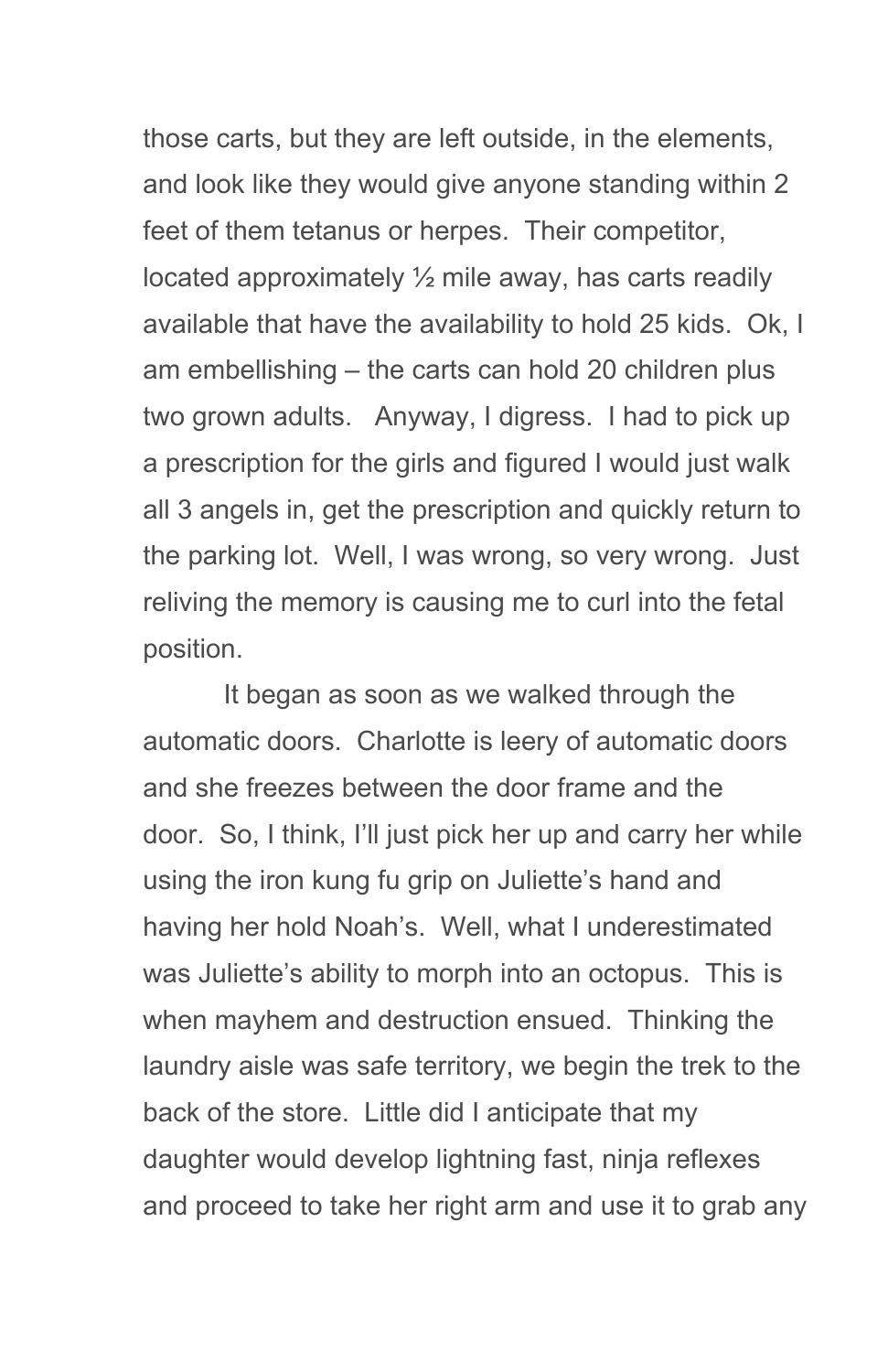and all products at eye level to either drop on the ground or clutch proudly in her fist as if it were a trophy or flower bouquet she just earned after winning Miss America with her brother quickly imitating because, well, what's what you do. All she needed was her other hand to do the Queen of England wave.

As a result, I must employ a walk that is so unsexy; it mimics a waddle or a hockey goalie – the "walk in the middle of the aisle, with children slightly in front, mother move. It is very impressive because of the multiple components, the combination of the bob and weave while dropping said child's left hand to employ a sweeping motion to grab the unnecessary object, flip it onto the shelf (sorry, stock person, it will be returned to the wrong spot), in order to quickly secure hand before my child has time to process the feeling of freedom. This works effectively all the way to the pharmacy.

Next step, secure children while collecting and paying for prescriptions. Not an easy task but doable. Put one child (the boy because he's the smallest and easiest to lift, on the counter to look cute with hope the attention by new, unfamiliar people will be ample distraction, while using legs, feet and sheer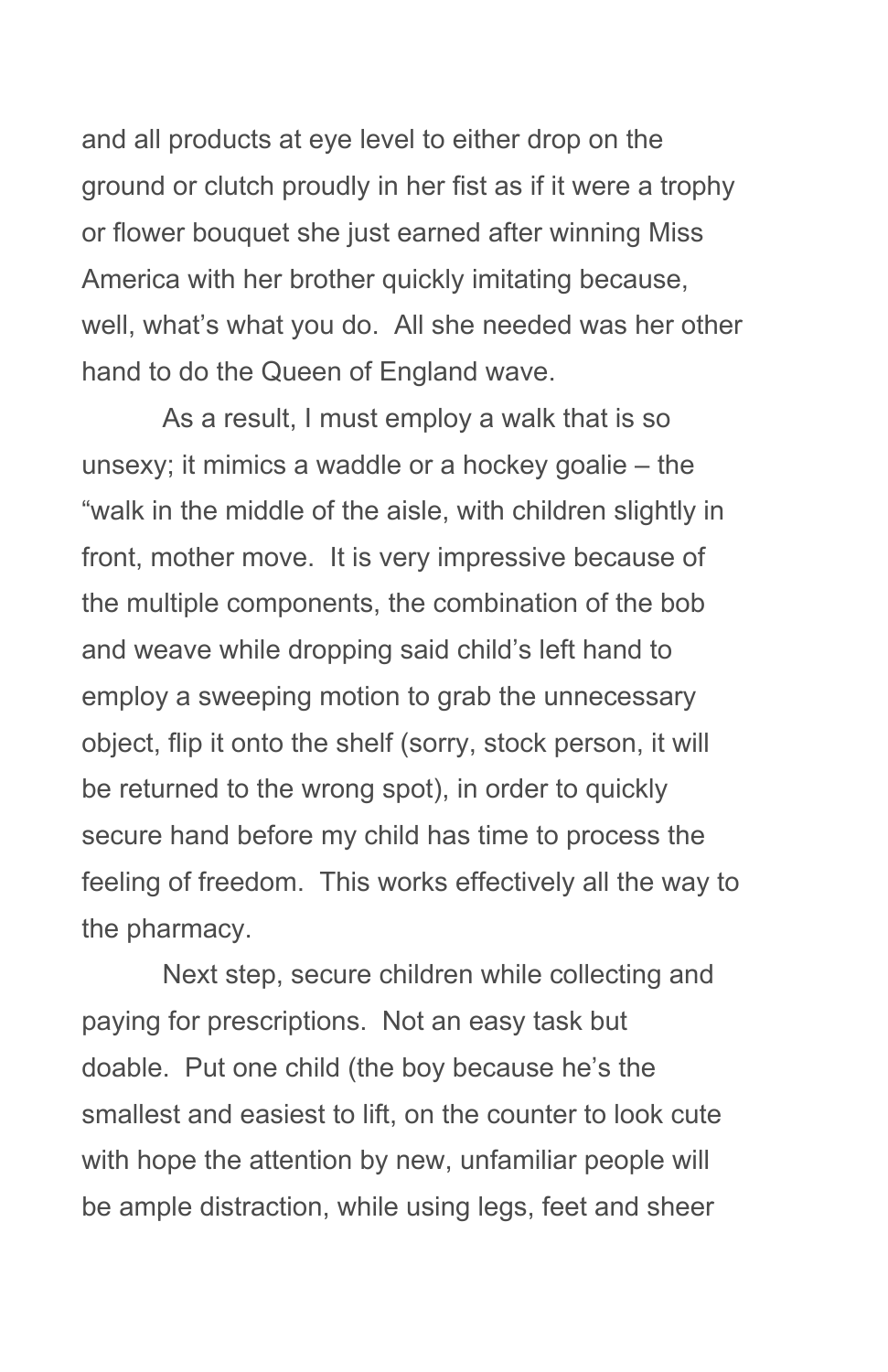core strength to contain the others on the floor, providing a barrier between the counter and the entire store. This method allows you to develop lower body and core strength while entertaining the children with a ridiculous tangoesque dance. This is only a short-term solution, if you can distract the children on the floor with such options as "look honey, here are pill containers…let's see how many of those you can pull down and open in the next 3 minutes" while praying the pharmacy staff sees it is three against one and out of sympathy move the transaction along. This will not always be the case because you are now the store entertainment that breaks up monotony for those getting the show. Now mothers you can use this to your advantage, particularly if you have a drama queen and a performer like I do. This is when you have your active, potential freedom runners perform their *ABCs*, *Twinkle Twinkle Little Star* and stomp out a version of a tap dance trying to outdo each other while the quiet one sits on the counter smiling and looking cute. Be sure to not let your guard down though because although there is a distraction, the attention span is fleeting and either child can develop "shiny object syndrome" and bolt at any time.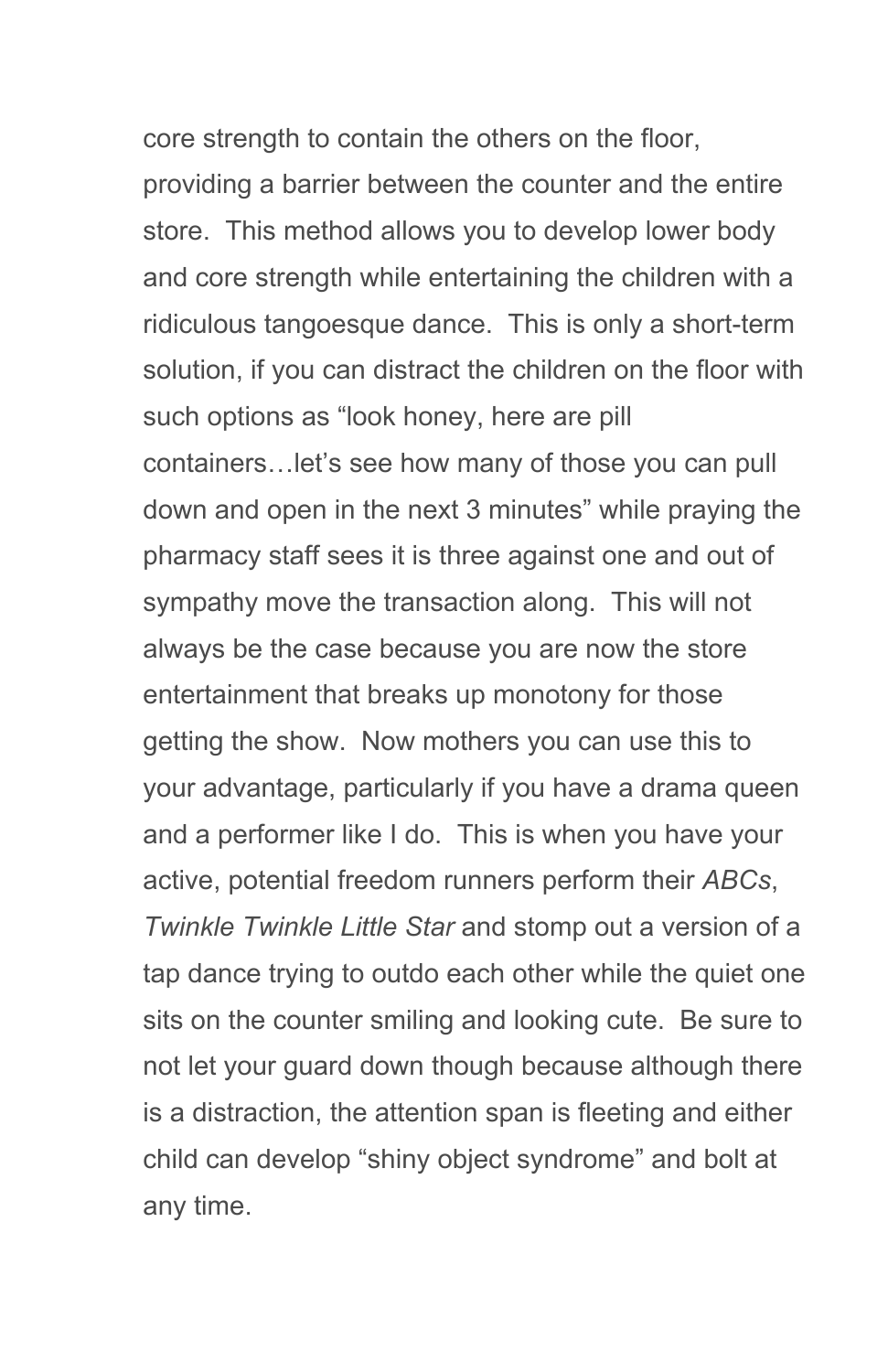Ok, so now we have the prescriptions…we should be done right?! NOOOOOOO, I realize as we veer past the dairy aisle that we are almost out of whole milk. This should be something I can easily pick up and take to the front, right? NOOOOOO, not possible because due to my momentary lapse in sound judgment and common sense, I realize I need an additional arm to carry a carton of milk while carrying one child, holding onto the other two while balancing a purse and another bag with said prescriptions. But I'm determined to do it anyway. I think to myself, I'm 40 something years old, I have a master's degree, I've worked in high pressured positions, I'm smart, I can do this. This is when you laugh uncontrollably while thinking, "foolish, delusional woman, there are three of them, one of you. Did you hit your head or are you drunk? Perhaps, you have a third arm stored in that purse you're clutching". Before my common sense returned, I opened the milk case and as I'm reaching for the milk, Juliette decides she's going to scale the refrigerator case. To prevent a bovine catastrophe, I put Noah down in order to retrieve Juliette. This is the break Charlotte has been waiting for. Mind you, this child cannot run. I mean it; she doesn't know how to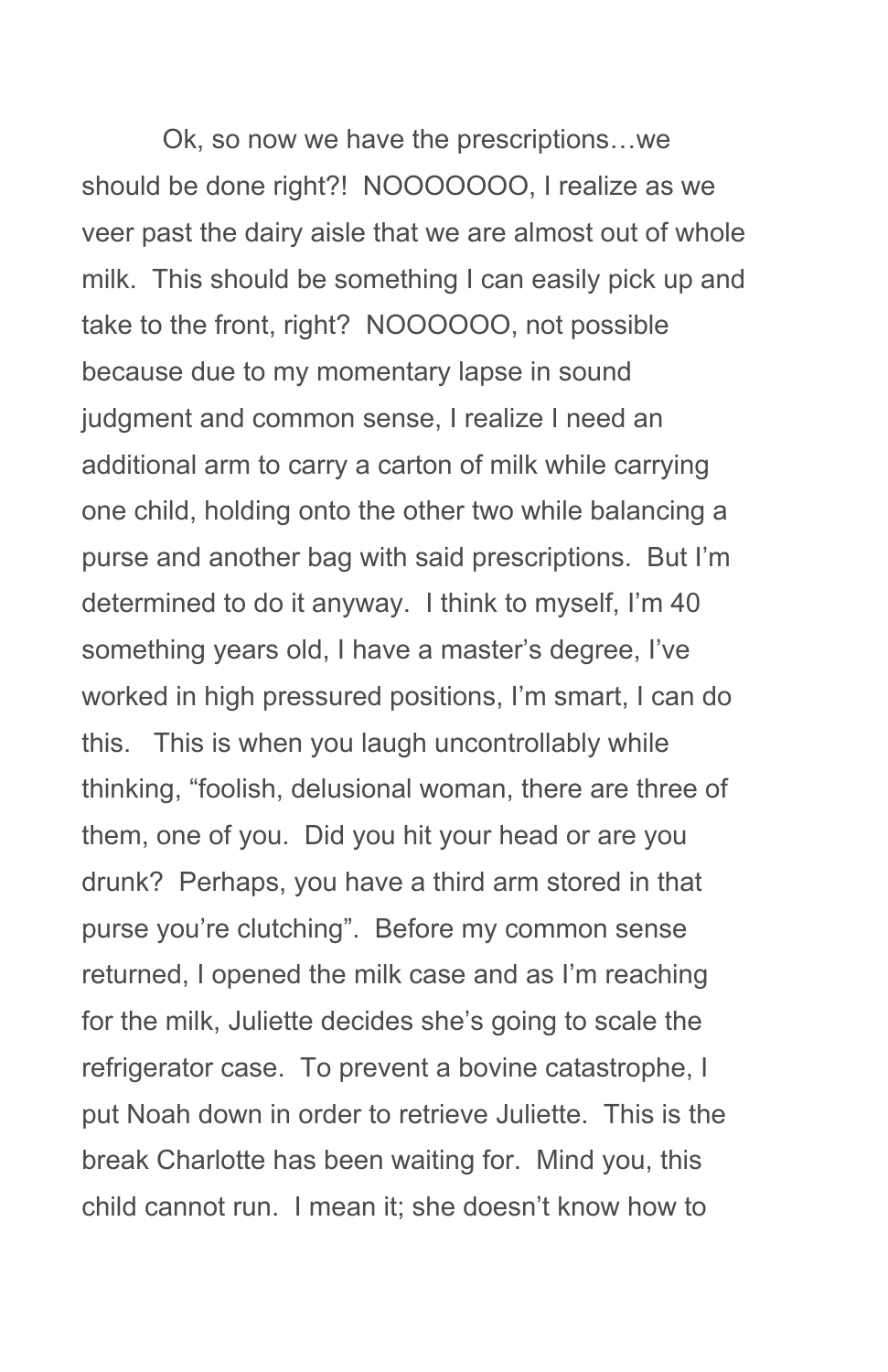run but today is when she decides to pick up her stride. I turn around to find her gone. Anyone else would be hysterical but because nothing really fazes me anymore, I listen for the giggles coming from behind the refrigerator case that is a stand-alone in the middle of the diary section. Charlotte is crouched in the cookie dough. Good choice, kiddo, but running from mama is a big no-no. Had you climbed in with doughnuts and cheesecake, then I would have looked past this infraction.

Now, mind you, this is just a tease of what is to come. Now I'm wrestling with a cookie dough crazed toddler while holding a purse, a carton of milk and trying to maintain control over the real threat…Juliette while praying Noah doesn't get any ideas. Well, the inevitable happens, both get free. We have lift-off and the race begins. I can honestly state for the record, my body hasn't moved that fast since 2003 and that admission is made with my head hung. I grab Charlotte, milk, purse and start racing through aisles after the wayward ones. They are good, too good. Juliette maintains a good pace, running through canned goods, pet food, juice…I almost catch her in the cookie aisle but like a stealth cat, she leaped and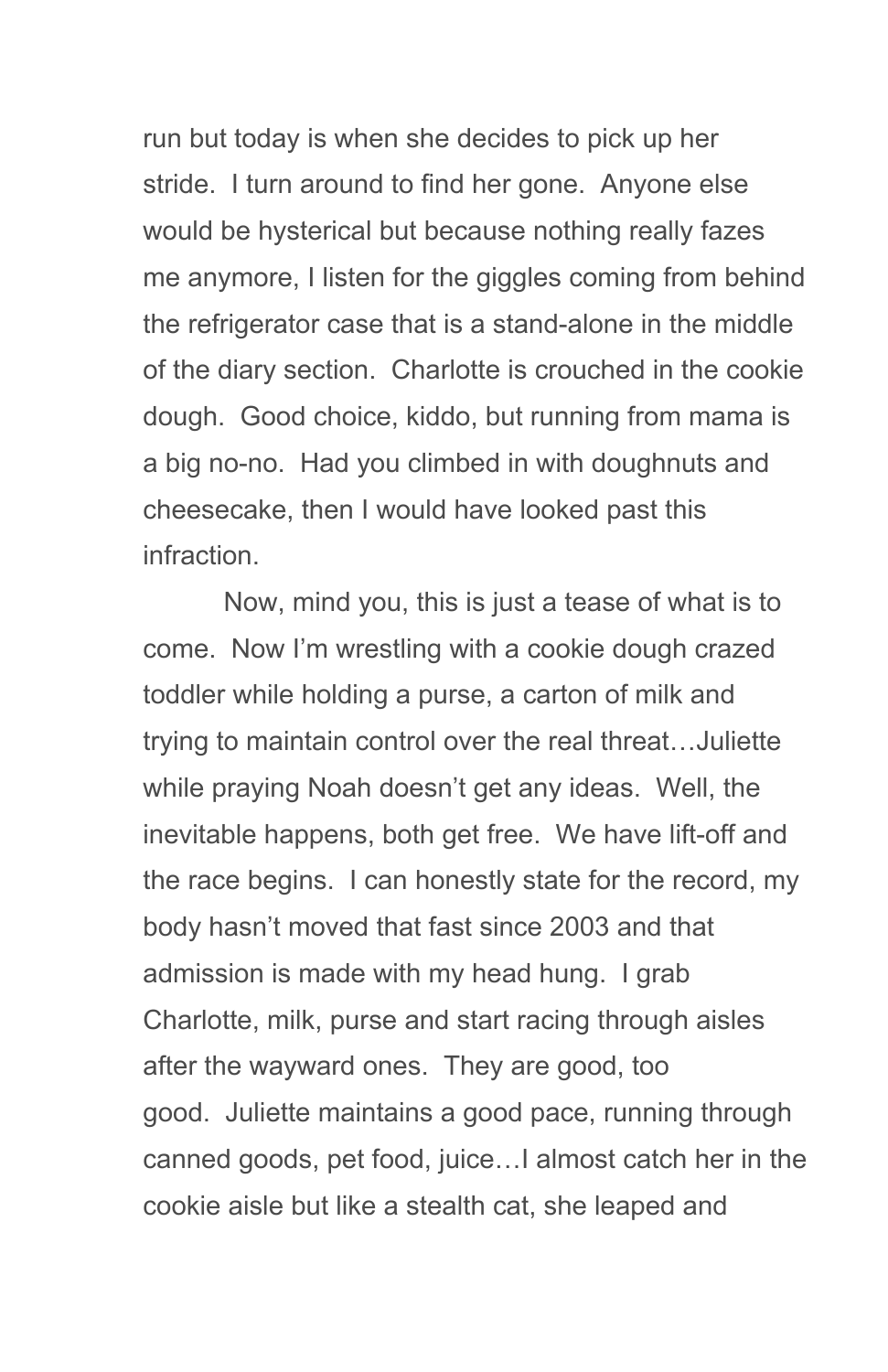wiggled free. My saving grace before exhaustion and hyperventilation is saggy pants. Yes, Juliette's pants fell off and for once in my life I was thankful for public exposure. This gave me time to catch up, secure her, grab the one that isn't as mobile because he's fascinated with the toy section, take all 3 children, grab packages and march myself, disheveled to the selfcheckout where I proceed to scan and bag three children, a half-gallon of milk and a partridge in a pear tree. As I'm marching to the van, with a child under each arm and one hand clutching the unfortunate one that has to take the walk of shame, muttering the entire way I wonder to myself how time out would look like in the middle of a grocery store.

This is a thought that has entered my head only a few times. While my children are extremely creative at home with their methods of destruction and mayhem, they are very well behaved in public. With that said, there are times, such as today, where they lose their little minds and desperate times call for desperate measures. There are parenting books, one in particular, that suggests giving a calm verbal reminder that they are not displaying the desired behavior and then leaving the child that is not listening behind in the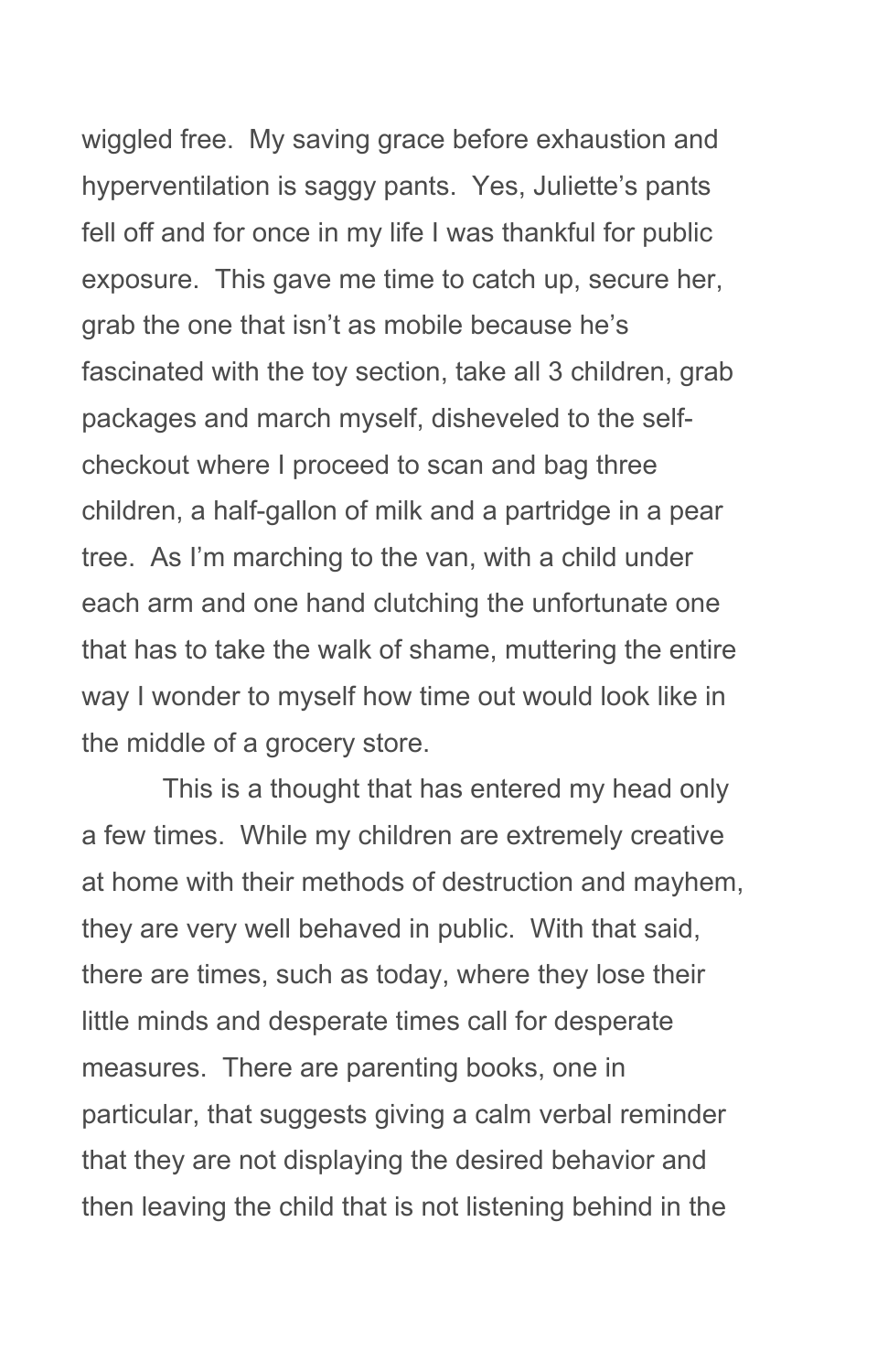aisle and for the parent to hide around the corner as a means of teaching a "life lesson". Have you met my children? If they were to look up and see that momma has disappeared, we could be looking at a revisit to Attica. I would be traumatized…not to mention go hungry because I would be blacklisted for life from every grocery store in our town due to the damage that would ensue once my minions are unleashed on unwitting store stock. I only have three grocery options people and I'm not about to be forced to live off the land because of a sudden lapse of sanity on my part. But I digress again…time out in public…not possible. Sure, going to the car, effective but then you are penalizing the innocent as well. Putting a child, let alone more than one, in time out in a busy public place…I'd rather have a rusty nail driven through my eye.

My fantasy would be a time out for adults…just a few minutes away from the knee-high offenders to clear the brain. Sure, for me that's nap and bedtime but what about the other 14 hours?! Hey, I may be onto something, retailers…an area for parents to segregate themselves from their children for 10 to 15 minutes in order to mentally regroup so they can go on to finish the to-do list. Throw a bar in there and you've got